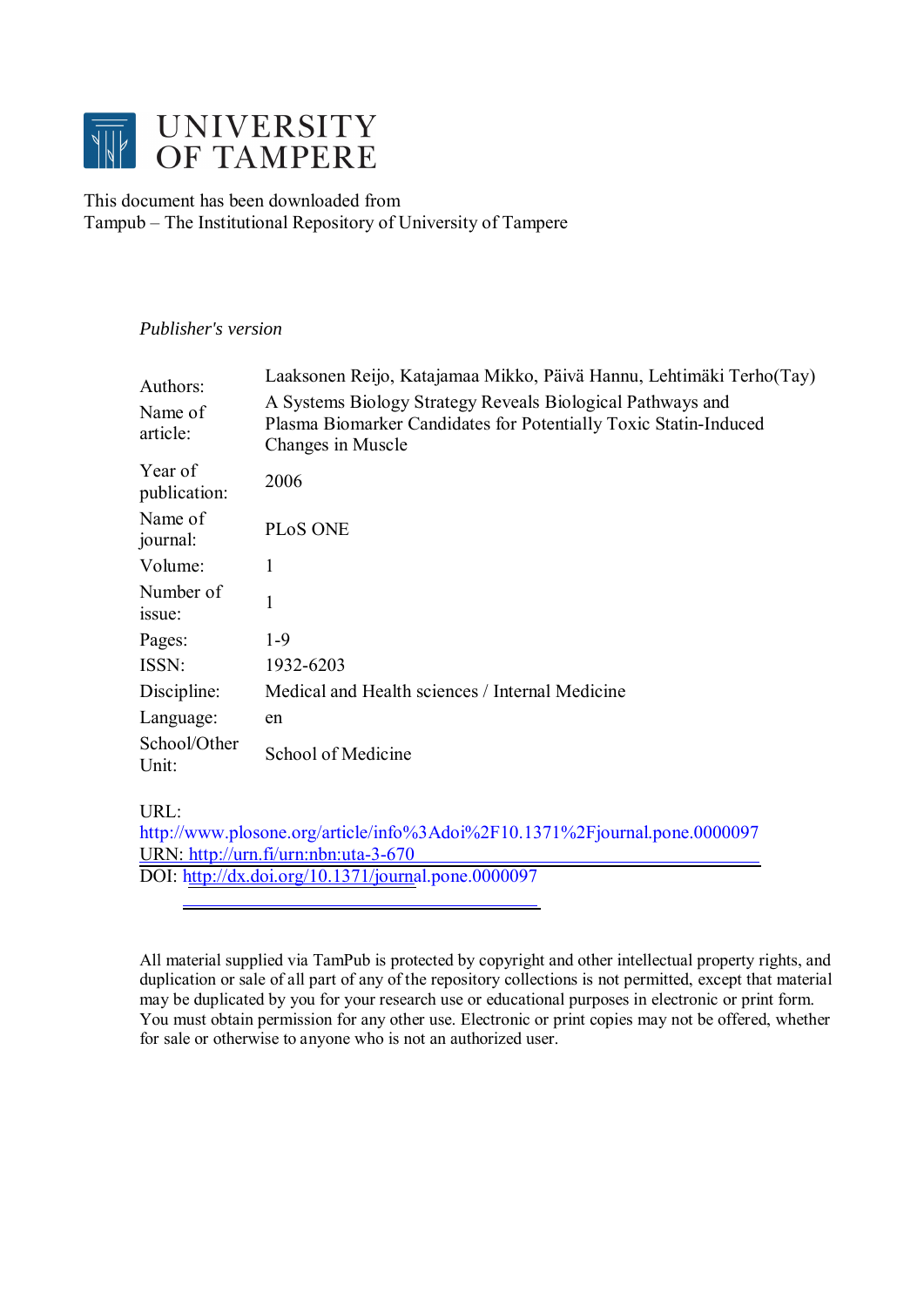# A Systems Biology Strategy Reveals Biological Pathways and Plasma Biomarker Candidates for Potentially Toxic Statin-Induced Changes in Muscle

Reijo Laaksonen<sup>1</sup>\*, Mikko Katajamaa<sup>2</sup>, Hannu Päivä<sup>3</sup>, Marko Sysi-Aho<sup>4</sup>, Lilli Saarinen<sup>2</sup>, Päivi Junni<sup>2</sup>, Dieter Lütjohann<sup>5</sup>, Joél Smet<sup>6</sup>, Rudy Van Coster<sup>6</sup>, Tuulikki Seppänen-Laakso<sup>4</sup>, Terho Lehtimäki<sup>7,8,9</sup>, Juhani Soini<sup>2</sup>, Matej Orešič<sup>4</sup>\*

1 Research Unit, University Hospital of Tampere, Tampere, Finland, 2 Turku Centre for Biotechnology, University of Turku and A˚bo Akademi University, Turku, Finland, 3Department of Internal Medicine, University Hospital of Tampere, Tampere, Finland, 4 VTT Technical Research Centre of Finland, Espoo, Finland, 5Department of Clinical Pharmacology, University of Bonn, Bonn, Germany, 6Department of Pediatrics, Division of Pediatric Neurology and Metabolism, Ghent University Hospital, Ghent, Belgium, 7 Laboratory of Atherosclerosis Genetics, Department of Clinical Chemistry, Tampere, Finland, 8 Centre for Laboratory Medicine, University Hospital of Tampere, Tampere, Finland, 9 Medical School, University of Tampere, Tampere, Finland

Background. Aggressive lipid lowering with high doses of statins increases the risk of statin-induced myopathy. However, the cellular mechanisms leading to muscle damage are not known and sensitive biomarkers are needed to identify patients at risk of developing statin-induced serious side effects. Methodology. We performed bioinformatics analysis of whole genome expression profiling of muscle specimens and UPLC/MS based lipidomics analyses of plasma samples obtained in an earlier randomized trial from patients either on high dose simvastatin (80 mg), atorvastatin (40 mg), or placebo. Principal Findings. High dose simvastatin treatment resulted in 111 differentially expressed genes (1.5-fold change and  $p$ -value $<$ 0.05), while expression of only one and five genes was altered in the placebo and atorvastatin groups, respectively. The Gene Set Enrichment Analysis identified several affected pathways (23 gene lists with False Discovery Rate  $q$ -value<0.1) in muscle following high dose simvastatin, including eicosanoid synthesis and Phospholipase C pathways. Using lipidomic analysis we identified previously uncharacterized drug-specific changes in the plasma lipid profile despite similar statin-induced changes in plasma LDL-cholesterol. We also found that the plasma lipidomic changes following simvastatin treatment correlate with the muscle expression of the arachidonate 5-lipoxygenase-activating protein. Conclusions. High dose simvastatin affects multiple metabolic and signaling pathways in skeletal muscle, including the pro-inflammatory pathways. Thus, our results demonstrate that clinically used high statin dosages may lead to unexpected metabolic effects in non-hepatic tissues. The lipidomic profiles may serve as highly sensitive biomarkers of statin-induced metabolic alterations in muscle and may thus allow us to identify patients who should be treated with a lower dose to prevent a possible toxicity.

Citation: Laaksonen R, Katajamaa M, Päivä H, Sysi-Aho M, Saarinen L, et al (2006) A Systems Biology Strategy Reveals Biological Pathways and Plasma Biomarker Candidates for Potentially Toxic Statin-Induced Changes in Muscle. PLoS ONE 1(1): e97. doi:10.1371/journal.pone.0000097

# INTRODUCTION

Large-scale clinical trials have shown that statins are effective and safe cholesterol lowering drugs [1–3]. Recently more patients have been titrated to higher doses of statins in order to reach the new goals of LDL-cholesterol lowering and achieve even greater reductions of atherosclerotic complications. However, aggressive treatment with high dosages increases the risk of statin-induced myopathy [4]. Elucidation of myopathy mechanisms and identification of patients likely not to tolerate the treatment is therefore of great clinical interest. In addition, comparison of different statin drugs used for aggressive treatment is essential. The currently used statins do have clear differences for instance in their pharmacokinetic properties [5], therefore it is likely that some of the statins at high dosages are more prone to have unexpected and unwanted effects in non-hepatic tissues.

We do know that some diseases such as hypothyroidism, liver dysfunction and diabetes increase the risk of muscle complications due to statin treatment [6]. Furthermore, exercise, alcohol, infections or underlying metabolic diseases seems to exacerbate this risk [7]. Under these circumstances development of myopathy may be exacerbated by interactions with statins [8]. Mukhtar and Reckless listed four potential myopathy mechanisms in their recent review: Depletion of intracellular cholesterol leading to calcium influx; inhibited protein synthesis, signal transduction and metabolism due to decreased mevalonate acid and its metabolite concentrations; reduced ubiquinone (coenzyme Q10) concentra-

tions; and enhanced apoptosis [8]. Muscle biopsies obtained from patients with statin-induced myopathy without creatine kinase (CK) elevations have shown evidence of mitochondrial dysfunction, including abnormally increased lipid stores in muscles [9]. We observed decreased mitochondrial function in patients on high dose simvastatin treatment, with no signs of myopathy [10]. Later, we confirmed that high dose (80 mg) simvastatin affects muscle mitochondria by assessing a significant decrease in the muscle mitochondrial DNA (mtDNA) content during treatment (Schink et

Academic Editor: Andrea Califano, Columbia University, United States of America

Received September 8, 2006; Accepted November 21, 2006; Published December 20, 2006

Copyright: © 2006 Laaksonen et al. This is an open-access article distributed under the terms of the Creative Commons Attribution License, which permits unrestricted use, distribution, and reproduction in any medium, provided the original author and source are credited.

Funding: This study was supported by the Future Forum Research Grant, the Tampere University Hospital Research Fund, Academy of Finland SYSBIO program (grant #8207492), and the Tekes MASI program.

Competing Interests: Drs. Orešič, Laaksonen, Päivä, and Lehtimäki are named inventors in a patent application to use metabolomics technology for screening of myopathy risk.

\* To whom correspondence should be addressed. E-mail: reijo.laaksonen@ helsinki.fi (RL); matej.oresic@vtt.fi (MO)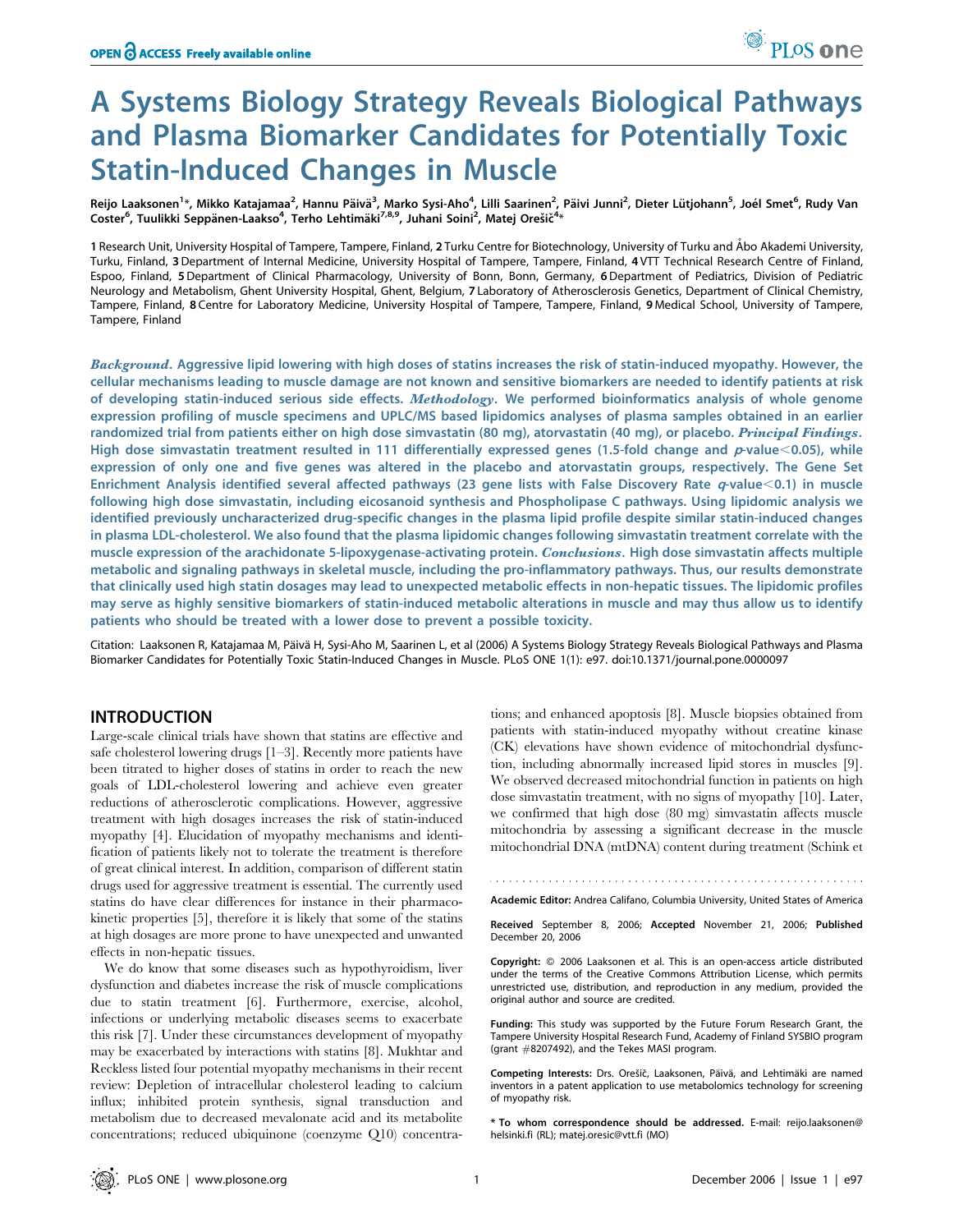al, submitted). Thus, statins are causing unwanted mitochondrial effects and defective mitochondrial metabolism may already be involved during the early development of statin-induced myopathy when the currently used plasma CK measurements are not sensitive enough to identify these patients at risk of developing muscle damage.

Given the existing gap in knowledge and understanding of statin-induced muscle damage, we embarked in a systems biology approach aiming to gain insight into the mechanism and potential biomarkers of myopathy in the clinical setting. Of particular relevance is to gain new knowledge of signaling and metabolic pathways in muscle involved in myopathy and early molecular markers applicable in clinical setting. To address both objectives, gene expression profiling of muscle tissue is an obvious strategy of choice. As changes in plasma lipid composition are of particular interest in the study of statins, plasma lipidomics is one possible option to address the latter. Recent advances in liquid chromatography and mass spectrometry have empowered us with ability to reliably measure hundreds of lipid molecular species from biological samples in parallel [11,12].

In this paper we report the study of muscle gene expression profiles in combination with plasma lipidome analysis before and during high dose statin treatment. The specimens were from patients who participated in our earlier controlled and randomized study comparing placebo and high dosages of atorvastatin and simvastatin [10]. The simvastatin treated patients were particularly unique and suitable for sensitive early marker discovery due to changes in their mitochondrial function, mtDNA and ubiquinone concentration in muscle. The systems biology approach allowed us to compare two widely used statins in terms of their effects on muscle gene expression and plasma lipidome. In addition, we were able to illuminate relevant biological pathways and to identify biomarker candidates related to unwanted and potentially toxic statin-induced changes in muscle metabolism.

## METHODS

#### Patients

Plasma samples from 37 subjects of an earlier study [10], focusing on the effect of high dose statin treatment on skeletal muscle metabolism, were used for plasma lipidome analysis; placebo  $(N = 11)$ , simvastatin  $(N = 13)$ , and atorvastatin  $(N = 14)$ . The subjects aged between 45 and 69 years and their average serum total cholesterol concentration was  $5.8 \pm 0.9$  mmol/L and serum triglycerides below 4.5 mmol/L. Muscle specimens from eighteen age matched men being treated either with atorvastatin  $(n = 6)$ , simvastatin ( $n = 6$ ) or placebo ( $n = 6$ ) were selected for genome wide expression analysis. Clinical parameters are available as Supporting Information Dataset S1 and Table S1.

The study patients had never been treated with statins before. They were instructed to adhere to their normal diet during the study. Patients with familial hypercholesterolemia and patients with serum total cholesterol $>7.0$  mmol/L in the initial screening were excluded. Other exclusion criteria were: use of concurrent lipid altering medication or antioxidant vitamins, renal or hepatic dysfunction, and use of medication known to affect metabolism of atorvastatin or simvastatin. The study protocol was accepted by the Ethics Committee of the Tampere University Hospital and written informed consents were obtained from all participants.

## **Design**

40 mg/day, and simvastatin 80 mg/day. Placebo was simvastatinmatched, and to ensure also blinding of atorvastatin, all study drugs were supplied in sealed, identical, numbered containers. The duration of the follow-up was eight weeks. Muscle biopsies were obtained at baseline and at the end of the treatment period. Biopsies were taken from the lateral portion of the quadriceps femoris muscle in local anesthesia at about the mid-point between the greater trochanter and the knee joint with a biopsy needle (Tru-Cut, Baxter, McGaw Park, Ill., USA). The muscle specimens were frozen within 1–2 seconds in liquid nitrogen and stored at  $-80^{\circ}$ C until analyzed. The blood sampling was performed in the Department of Clinical Chemistry, Tampere University Hospital by an experienced laboratory technician. Venous blood was drawn from the antecubital vein in sitting position after a twelve-hour fast and after 15 minute rest just before blood sampling. The blood was drawn into tubes containing EDTA, and plasma was separated after cooling by centrifugation at 2000 rpm for 10 minutes. The samples were stored at  $-70^{\circ}$  until analyzed. Investigators performing the gene expression and lipidomics analyses were blinded until the analyses were done.

### Gene expression analyses

Microarray experiments were performed using Sentrix® Human-6 Expression BeadChips, analyzing over 46 000 known genes, gene candidates and splice variants (Illumina, San Diego, CA, USA) according to given instructions. The biopsy samples were homogenized using Ultra-Turrax (IKA Turrax T8/S8N-5G, IKA-Werke, Staufen, Germany). The total RNA was extracted using TRIzol (#15596-018, Invitrogen Corporation, Carlsbad, CA), DNase treatment and a second RNA purification by Qiagen kits (#74106, and, #79254, Qiagen GmbH, Hilden, Germany), all by given instructions.

A 200 ng aliquote of total RNA from each sample were amplified to cDNA using Ambion's Illumina RNA Amplification kit following the instructions (cat no I1755, Ambion, Inc., Austin, TX, USA). In vitro transcripiton (IVT) reaction of cDNA to cRNA was performed overnight (14h) including biotin-11-dUTP (PerkinElmer, cat no PC 3435-0402-Biotin-11-dUTP,  $>95\%$ , NEL539001EA, PerkinElmer Life And Analytical Sciences, Inc., Boston, MA, USA) for labelling the cRNA product. Both before and after the amplifications the RNA/cRNA concentrations were checked with Nanodrop ND-1000 spectrophotometer (Nanodrop Technologies, Wilmington, DE, USA) and RNA/cRNA quality was controlled by BioRad's Experion Automated Electrophoresis System and RNA StdSens Analysis Kit (BioRad Laboratories, Inc., Hercules, CA, USA).

1500 ng of each sample cRNA was hybridized to Illumina's Sentrix<sup>®</sup> Human-6 Expression BeadChip arrays (Illumina, Inc., San Diego, CA, USA) at  $55^{\circ}$ C overnight (18 h) following the Illumina Whole-Genome Gene Expression Protocol for BeadStation (Doc. # 11176837 Rev. F, Illumina Inc.). Hybridized biotinylated cRNA was detected with  $1 \mu g/ml$  Cyanine3streptavidine (Amersham Biosciences #146065). BeadChips were scanned with Illumina BeadArray Reader.

Raw intensity data obtained from the Illumina<sup>TM</sup> platform were normalized with Inforsense KDE version 2.0.4 (Inforsense, London, UK) using quantile normalization method. The same software was also used for single-gene analyses including foldchange calculations and filtering the probes. The differences within the treatment group before and after the intervention were analyzed using the *t*-test statistic, with  $p$ -values calculated using 5000 permutations.

Pathway analysis of the expression data was performed using the Gene Set Enrichment Analysis (GSEA) implemented in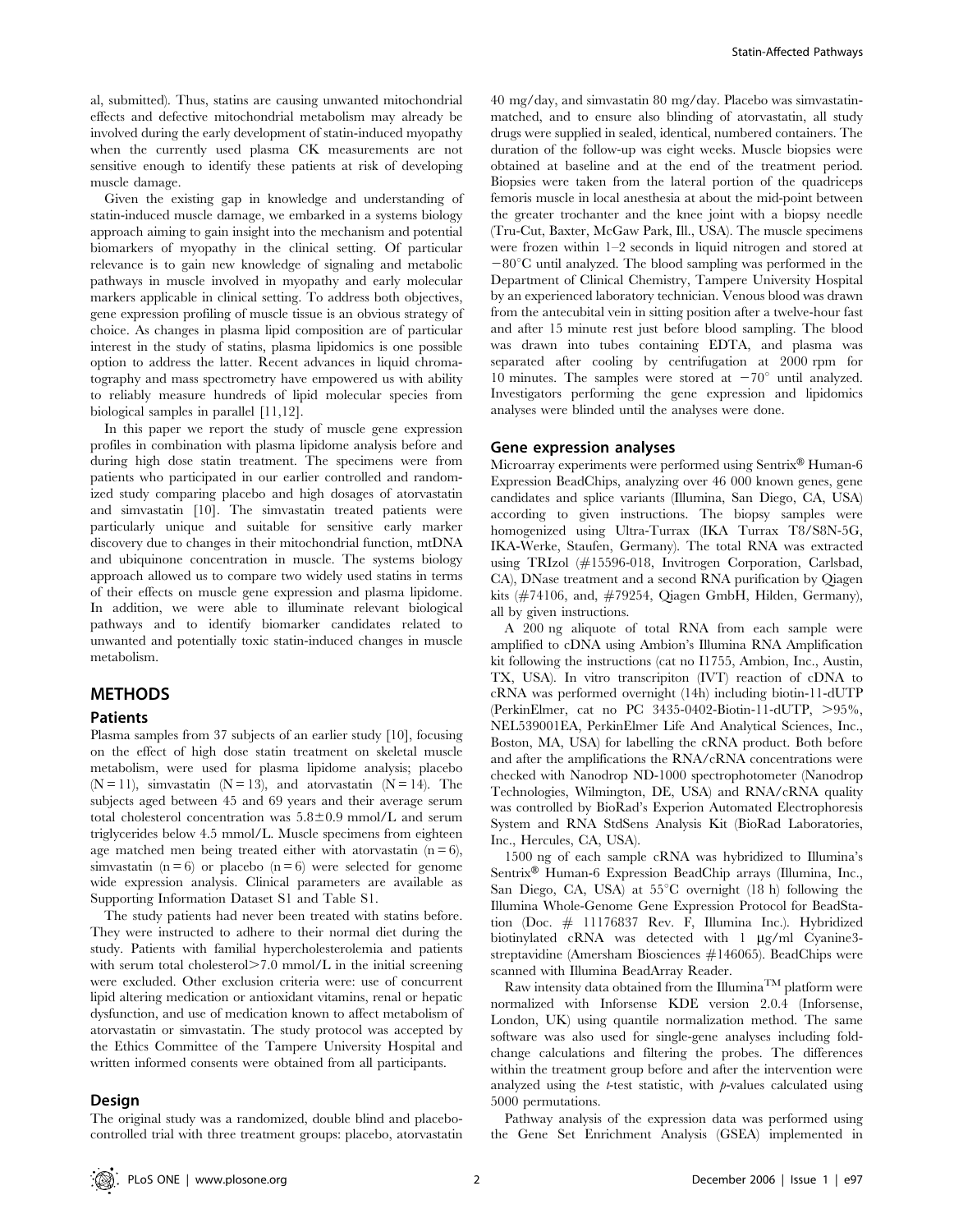javaGSEA application version 1.0 [13]. In order to avoid duplicates in the analysis, probes representing the same gene symbol in Illumina<sup>TM</sup> data were replaced with their average intensity before applying the GSEA. Gene sets for GSEA were taken from Database C2 of MSigDB version 1.0 of March 2005 [13]. Parameters used for the GSEA analysis are provided in Supporting Information Text S2. Gene expression data is available at Array Express web site (http://www.ebi.ac.uk/ aerep/login; accession number E-TABM-116).

## RT-PCR analysis

The microarray expression results recorded in the simvastatin group  $(n = 5)$ , for one case there was not enough muscle RNA for PCR) were verified by Real-Time Quantitative TaqMan PCR. Previously purified cRNA was used as starting material for cDNA synthesis. A 1000 ng–18  $\mu$ l aliquote of cRNA was mixed with 1  $\mu$ l Promega Random Primer (C1181, Promega U.S., Madison, WI, USA) and incubated in  $+70^{\circ}$ C for 10 min. The following reagents were added leading to 25  $\mu$ l total reaction volume: 1  $\mu$ l of 10  $\mu$ M dNTP blend (F09892, Applied Biosystems, Foster City, CA, USA), 1 µl of Promega M-MLV Reverse Transcriptase 200 U/µl (M3682) and 4 µl of M-MLV RT  $5\times$  reaction buffer. Finally the incubations were performed in the following order: 10 min in RT, 50 min in  $45^{\circ}$ C, and, 10 min in 70 $^{\circ}$ C.

10  $\mu$ l volume was used for PCR reaction, consisting of 2  $\mu$ l aliquote of 1:10 diluted cDNA sample, and, Abgene ABsolute 2× QPCR ROX mix (AB-1139, Abgene, Epsom, UK). The primer concentrations were 300 nM, probe concentrations for Universal Probe Library (Exiqon, Vedbæk, Denmark) probes 100 nM and for ordinary long probes 200 nM. Finally the PCR reactions were performed in rtPCR system (ABI Prism 7700 Sequence Detection System, Applied Biosystems) having the following PCR procedure: 95<sup>°</sup>C for 15 min, and 40 cycles of 95<sup>°</sup>C for 15 s and 60<sup>°</sup>C for 1 min. The primer and probe sequences are available upon request.

## Lipidomics analysis of plasma

An aliquot  $(10 \mu l)$  of an internal standard mixture containing 11 lipid classes, and  $0.05$  M sodium chloride (10  $\mu$ l) was added to plasma samples  $(10 \mu l)$  and the lipids were extracted with chloroform/methanol  $(2:1, 100 \mu l)$ . After vortexing  $(2 \min)$ , standing (1 hour) and centrifugation (10000 RPM, 3 min) the lower layer was separated and a standard mixture containing 3 labeled standard lipids was added  $(10 \mu l)$  to the extracts. The sample order for LC/MS analysis was determined by randomization.

Lipid extracts were analysed on a Waters Q-Tof Premier mass spectrometer combined with an Acquity Ultra Performance  $\mathbf{LC}^{\mathbf{TM}}$ (UPLC). The column, which was kept at  $50^{\circ}$ C, was an Acquity UPLC<sup>TM</sup> BEH C18 10×50 mm with 1.7  $\mu$ m particles. The binary solvent system included A. water (1% 1 M NH4Ac, 0.1% HCOOH) and B. LC/MS grade (Rathburn) acetonitrile/isopropanol (5 2, 1% 1 M NH4Ac, 0.1% HCOOH). The gradient started from 65% A/35% B, reached 100% B in 6 min and remained there for the next 7 min. The total run time including a 5 min re-equilibration step was 18 min. The flow rate was  $0.200$  ml/min and the injected amount  $0.75$   $\mu$ l. The temperature of the sample organizer was set at  $10^{\circ}$ C.

The lipid profiling was carried out on Waters Q-Tof Premier mass spectrometer using ESI+ mode. The data was collected at mass range of m/z 300–1200 with a scan duration of 0.2 sec. The source temperature was set at  $120^{\circ}$ C and nitrogen was used as desolvation gas (800 L/h) at  $250^{\circ}$ C. The voltages of the sampling cone and capillary were 39 V and 3.2 kV, respectively. Reserpine (50  $\mu$ g/L) was used as the lock spray reference compound (5  $\mu$ l/ min; 10 sec scan frequency).

Data was processed using MZmine software version 0.60 [14]. Lipids were identified using internal spectral library. The normalization was performed using multiple internal standards as described in the Supporting Information Text S1. Only the identified lipid molecular species were included in further data analyses.

The Supporting Information Text S1, Figures S6–23 and Tables S8–11 also include general lipidomics platform characteristics such as internal and external standards used, calibration curves, dynamic ranges, recovery, variability, identification and quality control workflow, as well as illustrative spectra (MS and MS/MS) demonstrating how the specific species can be identified.

## Lipid nomenclature

Lipids from the lipidomic analysis were named according to Lipid Maps (http://www.lipidmaps.org) [15]. For example, lysophosphatidylcholine with 16:0 fatty acid chain was named as monoacyl-glycerophosphocholine GPCho(16:0/0:0). In case the fatty acid composition was not determined, total number of carbons and double bonds was marked. For example, a phosphatidylcholine species GPCho(16:0/20:4) is represented as GPCho(36:4). However, GPCho(36:4) could also represent other molecular species, for example  $GPCho(20:4/16:0)$ GPCho(18:2/18:2). Such mass isomers may be separated chromatographically, as shown in Supporting Information Figure S20A for two lysophosphatidylcholine species GPCho(17:0/0:0) and GPCho(0:0/17:0).

# Chemometric modeling and statistical analysis of lipidomics data

Partial least squares discriminant analysis (PLS/DA) [16,17] was utilized as a supervised modeling method using SIMPLS algorithm to calculate the model [18]. As the total number of samples was insufficient for independent validation, no hold-out dataset was utilized for cross-validation. Instead, Venetian blinds crossvalidation method [19] and  $Q^2$  scores were used to optimize the model. Top loadings for latent variables associated with drug specific effects were reported. The VIP (variable importance in the projection) values [20] were calculated to identify the most important molecular species for the clustering of specific groups. Multivariate analyses were performed using Matlab version 7.2 (Mathworks, Inc.) and the PLS Toolbox version 3.5 Matlab package (Eigenvector Research, Inc.).

The regression of lipidomics data on muscle gene expression profiles was performed using the lasso method [21]. The lasso is a shrinkage regression method, similar to Ridge regression [22], which performs continuous variable selection causing some of the regression coefficients to be exactly zero. This reduces the variance of the regression estimates, which in the case of lipidomics data with large number of variables would otherwise be unacceptably high. Furthermore, the subset of lipids corresponding to non-zero coefficients can be considered as 'the most important' in explaining the muscle gene expression profiles. The lasso regression coefficients were calculated with the Least Angle Regression method [23] implemented in the R statistical language (package LARS). The corrected  $R^2$  value and the Schwartz Criterion [24] were reported along with the measured and predicted gene expression values.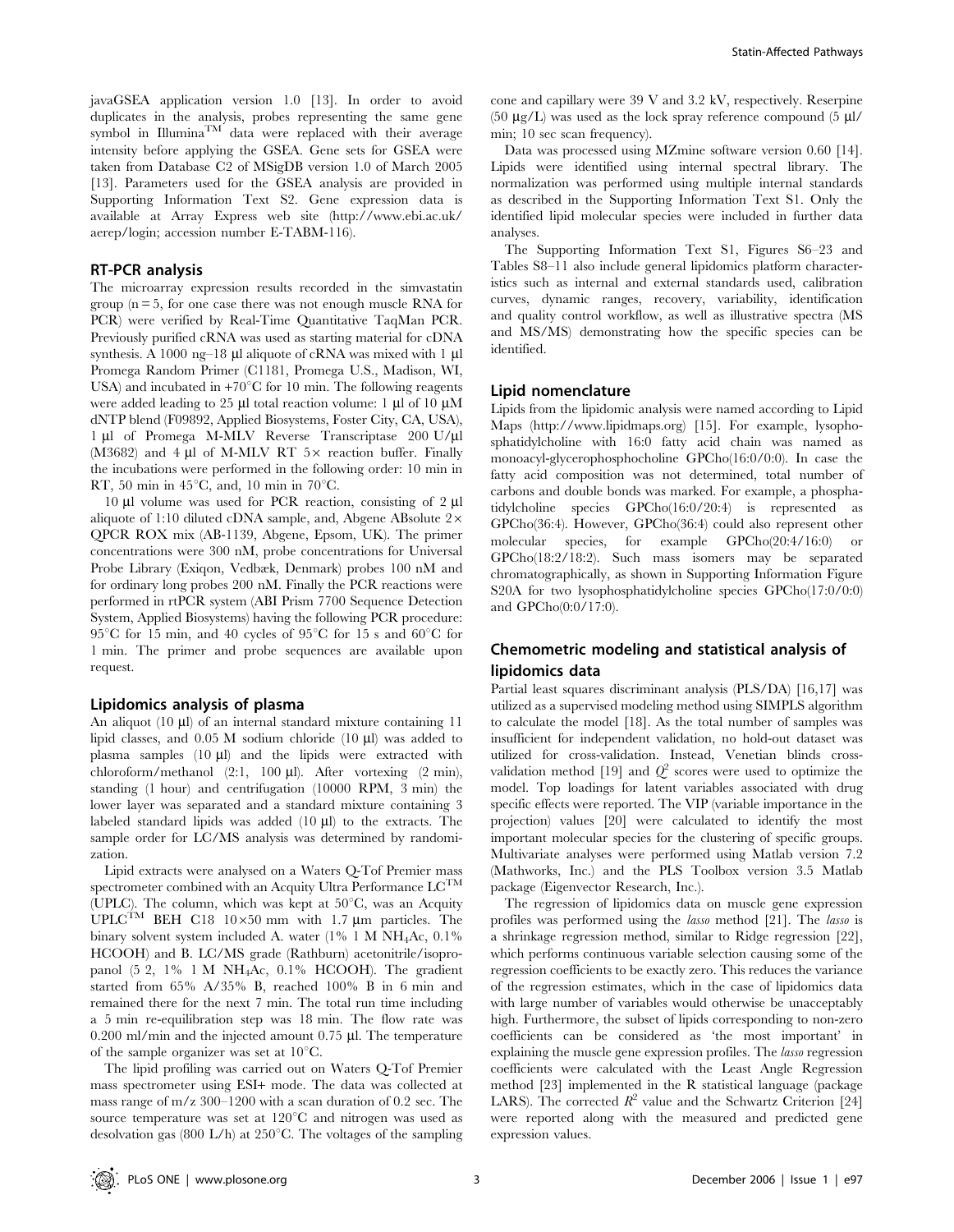# Gene expression analysis reveals multiple

## upregulated pathways in the simvastatin group

In order to understand the pathways associated with statin response in muscle, we performed the whole genome microarray analysis of muscle biopsies. Microarray experiments were performed in 18 agematched men (6 subjects from each group) who did not have any observed side effects such as muscle pain or CK elevations as a result of statin treatment. However, simvastatin treated men had substantial statin-induced unwanted and potentially toxic changes in muscle ubiquinone and mtDNA as reported earlier.

According to the used selection criteria for differentially expressed genes (1.5-fold change and  $p$ -value $<0.05$ ), expression of one gene was changed in the placebo group. Only modest changes were recorded in the atorvastatin group as expression of five genes was altered during the intervention. In the simvastatin group, however, expression of 111 genes changed (26 downregulated and 85 up-regulated). Based on a hierarchical cluster analysis 20 genes were selected for further RT-PCR control. The following 5 genes were significantly upregulated: ALOX5AP  $(+3.6\text{-}fold, p=0.041)$ , CCL5  $(+11.9\text{-}fold, p=0.011)$ , COL3A1  $(+27.1\text{-fold}, p= 0.026)$ , MYL5  $(+8.0\text{-fold}, p= 0.021)$ , MYBPH  $(+49.0\text{-fold}, p= 0.027).$ 

As the recorded differences in single gene expressions were rather modest in general, we performed a Gene Set Enrichment Analysis [13] to identify globally affected metabolic pathways. The parameters of GSEA analysis are listed in Supporting Information Text S2. No pathways were affected significantly in the atorvastatin or placebo groups according to the criteria (False Discovery Rate  $q$ -value $\leq$ 0.25) recommended by Subramanian et al. [13]. However, in the simvastatin group 143 pathways were upregulated  $(q<0.25)$  (Supporting Information Dataset S2). Due to the large number of affected pathways we limited our systematic analyses to the 23 most affected pathways  $(q<0.10)$  (Table 1).

## Serum lipidomics reveals drug-specific changes

In order to investigate how the high dose statin treatment affects the plasma lipid profiles, we applied the UPLC/MS based lipidomics analysis, leading to a total of 132 identified lipid molecular species (data available as Supporting Information Dataset S3). Partial Least Squares Discriminant Analysis (PLS/ DA) [17] revealed drug-specific changes in lipid profiles (Figure 1A). The PLS/DA model details are listed as Supporting Information Text S3 and Figure S1. The differences along the first latent variable (LV1), were associated with expected changes in triacylglycerols and cholesterol esters in agreement with the hypolipidemic effect expected from both drugs (Supporting Information Table S2). Specific differences between the simvastatin and atorvastatin lipid profiles were found in the third latent variable (LV3). Following VIP analysis, the most important lipid species were identified for each intervention group. The list of loadings in direction of atorvastatin-simvastatin differences (LV3) for most important lipids in simvastatin and atorvastatin groups is

| <b>NAME</b>                                         | Source                     | <b>SIZE</b>    | ES   | <b>NES</b> | NOM p-val | FDR q-val |
|-----------------------------------------------------|----------------------------|----------------|------|------------|-----------|-----------|
| ST_T_Cell_Signal_Transduction                       | Signalling Transduction KE | 45             | 0,58 | 1,68       | 0,000     | 0,055     |
| soddPathway                                         | <b>BioCarta</b>            | 10             | 0,83 | 1,69       | 0,014     | 0,060     |
| Eicosanoid_Synthesis                                | <b>BioCarta</b>            | 15             | 0,79 | 1,66       | 0,000     | 0,071     |
| plcPathway                                          | <b>BioCarta</b>            | 8              | 0,78 | 1,69       | 0,000     | 0,072     |
| tubbyPathway                                        | <b>BioCarta</b>            | $\overline{7}$ | 0,70 | 1,70       | 0,000     | 0,076     |
| caspasePathway                                      | <b>BioCarta</b>            | 23             | 0,68 | 1,65       | 0,008     | 0,077     |
| <b>CR DEATH</b>                                     | Brentani PNAS 2003 [31]    | 76             | 0,53 | 1,64       | 0,005     | 0,079     |
| hivnefPathway                                       | <b>BioCarta</b>            | 58             | 0,56 | 1,64       | 0,000     | 0,085     |
| ephA4Pathway                                        | <b>BioCarta</b>            | 10             | 0,86 | 1,61       | 0,004     | 0,085     |
| deathPathwav                                        | <b>BioCarta</b>            | 33             | 0,59 | 1,61       | 0,005     | 0,089     |
| MAP00590_Prostaglandin_and_leukotriene_metabolism   | GenMAPP                    | 19             | 0,72 | 1,62       | 0,005     | 0,089     |
| nkcellsPathway                                      | <b>BioCarta</b>            | 20             | 0,64 | 1,60       | 0,000     | 0,090     |
| SA CASPASE CASCADE                                  | SigmaAldrich               | 19             | 0,63 | 1,59       | 0,000     | 0,091     |
| rac1Pathway                                         | <b>BioCarta</b>            | 22             | 0,73 | 1,62       | 0,004     | 0,092     |
| ST_Dictyostelium_discoideum_cAMP_Chemotaxis_Pathway | Signalling Transduction KE | 33             | 0,64 | 1,61       | 0,007     | 0,093     |
| nktPathway                                          | <b>BioCarta</b>            | 29             | 0,62 | 1,62       | 0,018     | 0,094     |
| eosinophilsPathway                                  | <b>BioCarta</b>            | 8              | 0,77 | 1,58       | 0,025     | 0,094     |
| tall1Pathway                                        | <b>BioCarta</b>            | 15             | 0,56 | 1,60       | 0,003     | 0,095     |
| il17Pathway                                         | <b>BioCarta</b>            | 15             | 0,78 | 1,57       | 0,023     | 0,095     |
| CBF_LEUKEMIA_DOWNING_AML                            | Manually Curated           | 75             | 0,60 | 1,58       | 0,023     | 0,097     |
| ureacyclePathway                                    | <b>BioCarta</b>            | $\overline{7}$ | 0,87 | 1,57       | 0,008     | 0,098     |
| cell_motility                                       | GO                         | 116            | 0,61 | 1,58       | 0,014     | 0,098     |
| MAP00562_Inositol_phosphate_metabolism              | GenMAPP                    | 20             | 0,65 | 1,57       | 0,032     | 0,099     |

doi:10.1371/journal.pone.0000097.t001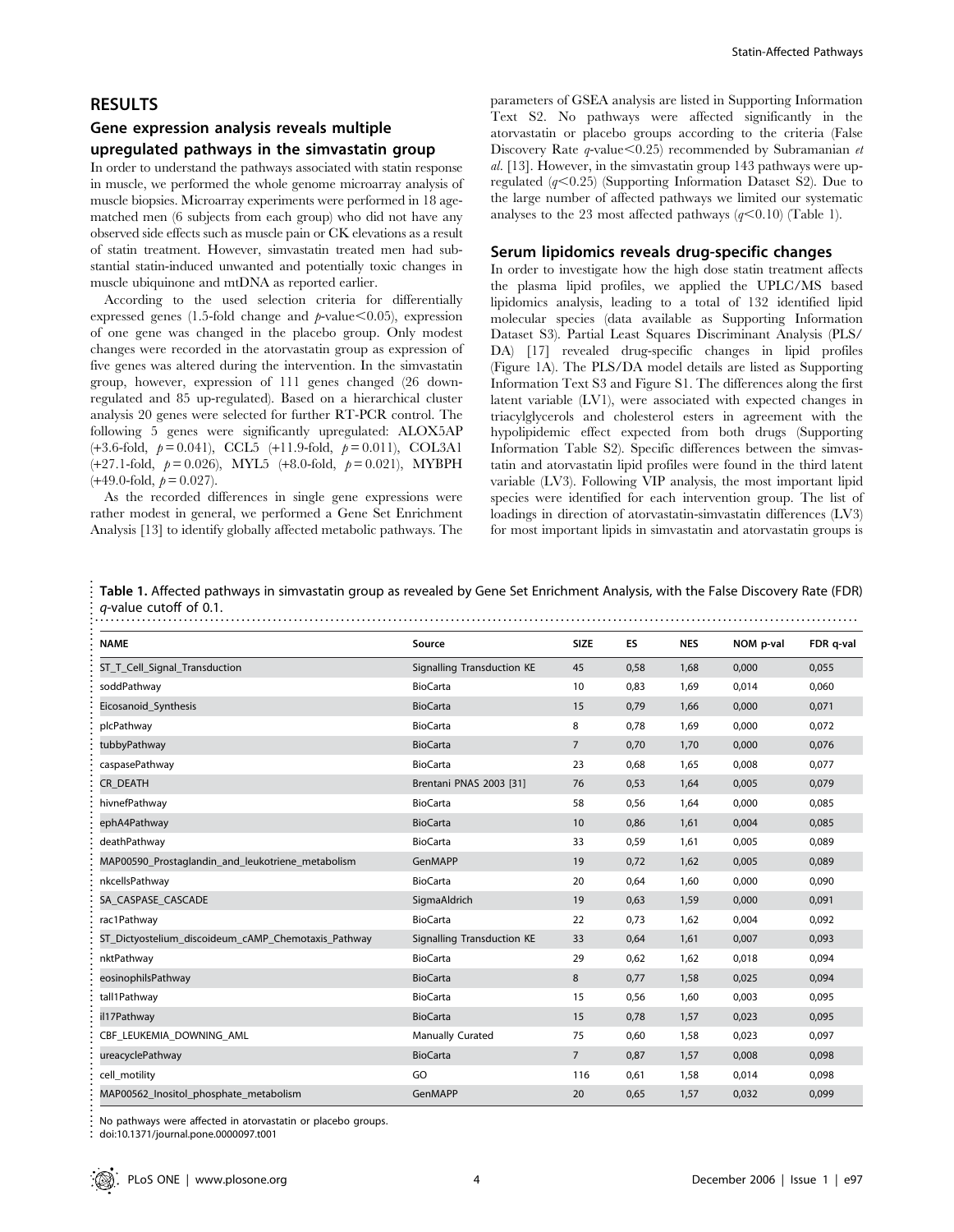

Figure 1. Partial least squares discriminant analysis (PLS/DA) of serum lipidomics data. Results after 8 week treatment from placebo (N = 11), atorvastatin (N = 14), and simvastatin (N = 12) groups, with 132 identified lipid species included in analysis as variables. For each molecular species and each subject, its level after the 8 week treatment period was scaled by subtracting its median level across all subjects prior to treatment and divided by corresponding standard deviation. Four latent variables were used in the model ( $Q^2$  = 0.46). The labels are patient ID numbers. The lines outlining different groups are shown as a guide. (A) The scores for Latent Variables (LV) 1 and 3 reveal serum lipid changes specific to the statin treatment (LV1) as well as statin-specific changes (LV3). (B) Loadings on LV3 for most important lipids in simvastatin or atorvastatin groups selected by VIP analysis. Only lipids for which at least one of the two groups has VIP value greater than 2 are shown. doi:10.1371/journal.pone.0000097.g001

shown in Figure 1B. Notably, the main plasma lipid profile differences between the two statins can be considered as lipid-class specific, with specific upregulation of several phosphatidylethanolamines species and selective pools of long chain triacylglycerols. Similarly, downregulation of ether phosphocholines and cholesterol esters were observed in the simvastatin group compared to the atorvastatin group.

# Combined lipidomics and gene expression

We wanted to identify if any of the lipidomic changes in plasma could be used as a marker of altered gene expression in muscle in the high dose simvastatin intervention group. Therefore we

investigated if any of these gene expression changes were associated with the differences observed in the serum lipidome.

We selected a subset of genes based on GSEA analysis. Specifically genes from PLC, tubby, eicosanoid biosynthesis, and sodd pathways were chosen, based on their ranking as 2nd to 5th on FDR q-value. The top scored pathway ''ST\_T\_Cell\_Signal\_- Transduction'' was not selected for further analysis since it is less pathway-specific than the other four and overlaps with the PLC pathway. The PLS/DA analysis on combined muscle gene expression (38 transcripts) and plasma lipid profile data revealed clear differences between the three treatment groups (Figure 2A). The PLS/DA model details are listed as Supporting Information Text S4. Simvastatin treatment was primarily associated with the



Figure 2. PLS/DA analysis on combined muscle gene expression and serum lipid data. Results after intervention for the subjects from placebo  $(N = 5)$ , atorvastatin  $(N = 6)$ , and simvastatin  $(N = 6)$  groups. Total 38 genes from four enriched pathways and 132 lipids were included in the analysis as variables. Data was autoscaled prior to multivariate analysis. Three latent variables were used in the model ( $Q^2 = 0.50$ ). The labels are patient ID numbers. (A) The PLS/DA score plot reveals treatment-specific differences between the treatments are observed in molecular profiles after intervention. (B) Loadings for the first two latent variables reveal plasma lipid classes and muscle pathways associated with specific interventions. LPC is shorthand for lysophosphatidylcholine (for example GPCho(18:0/0:0)). doi:10.1371/journal.pone.0000097.g002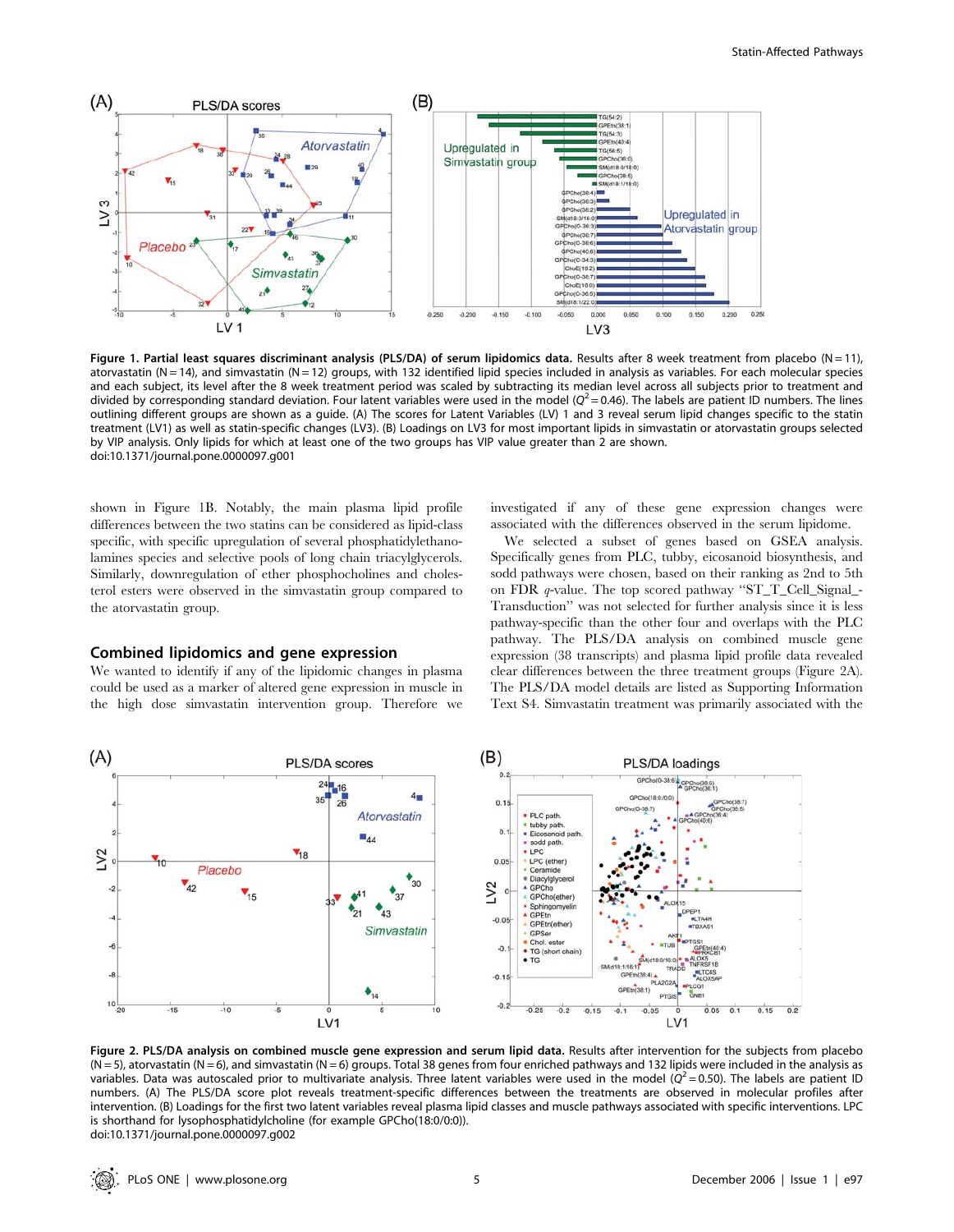gene expression changes in multiple genes involved in eicosanoid synthesis pathways as well as changes in multiple phosphatidylethanolamine and sphingomyelin molecular species (Figure 2B). Since the PLS analysis maximizes the product of variance matrix of measured variables (e.g. combined gene expression and lipid profile data) and correlation of measured data with properties of interest (e.g. treatment groups), our results indicate that there is a high degree of correlation between the upregulated genes (pathways) in skeletal muscle and specific lipids plasma changes in the simvastatin group.

The results from combined gene expression and lipid PLS/DA analysis raise the possibility that plasma lipid biomarkers may be found for the pathway changes observed in the muscle. In order to investigate this possibility, we performed regression analysis of plasma lipid profile data on a muscle selected marker gene expression profile. We chose arachidonate 5-lipoxygenase activating protein (ALOX5AP, Uniprot ID: P20292) as the marker for simvastatin dysregulated pathway changes in muscle. The ALOX5AP gene was selected based on high VIP scores in multiple PLS/DA analyses, PCR validated significant fold change in the simvastatin group, and its well known (pro-inflammatory) biological role [25]. As the main goal of this analysis was discovery of potential plasma molecular markers for statin induced muscle toxicity, we applied a shrinkage regression method lasso [21] aiming to find a subset of plasma lipids predictive of specific gene expression levels in skeletal muscle. Figure 3A shows the results of the *lasso* model for  $NZ = 25$  non-zero lipid variables. The variables and their coefficients are shown in Figure 3B. The lasso analysis was also performed for  $NZ = 5$ , 10, 15, and 20 non-zero variables (Supporting Information Tables S3–S7 and Figures S2–S5). Our analyses identified ALOX5AP gene expression in muscle had a high positive regression coefficients with plasma levels of phosphatidylethanolamine (42:6) and negative for the cholesterol ester ChoE(18:0), i.e. both type of lipids were selected as the nonzero variables in all regression analyses, with consistent results. Also in all analyses except  $\mathcal{N}Z = 5$ , the sphingomyelins SM(d18:1/ 24:0) and SM(d18:1/24:1) showed negative regression coefficients (Figure 2B). Also the ether phosphocholines were selected with consistently negative coefficients, in agreement with PLS/DA analyses (Figures 1B and 2B).

# **DISCUSSION**

Our systems biology strategy using combined gene expression and lipidomics analyses revealed that simvastatin at high doses induces significant changes in the expression of multiple genes controlling metabolic and inflammatory pathways in a non-hepatic tissue. This observation markedly contrast with the minimum gene expression changes observed in skeletal muscle with atorvastin 40mg. Our studies also revealed novel plasma biomarker candidates for safety assessment of statin treatment before recorded changes in muscle metabolism become clinically evident.

Similar to an earlier report [26], expression of genes related to cholesterol metabolism or mevalonate pathway were only modestly affected by statins in the present study. Thus, our data do not directly support the view that statins would cause mitochondrial dysfunction by reducing ubiquinone, a mitochondrial coenzyme with a cholesterol synthetic pathway derived sidechain, due to inhibition of HMG-CoA reductase in the muscle. Similarly we were not able to provide evidence that statins would lead to inhibition of protein synthesis, signal transduction and metabolism due to decreased muscle mevalonate acid. Since our patients did not have any signs of clinical myopathy and muscle damage, we were not able to judge the significance of early proapoptotic markers during the course of the myopathy. However, in the GSEA analysis several pro-apoptosis pathways already appeared with significant FDR q-values at these early stages and, therefore, the present results support the role of proapoptosis pathways in statin myotoxicity. Furthermore, the hypothesis of an increased Ca2+ influx as a mediator of statin induced toxicity is supported by the significant up-regulation of phospholipase C pathway and by the dysregulation of genes encoding for calcium binding proteins (Supporting Information Dataset S2) in the present study. Another hallmark of high dose simvastatin effect in muscle is the activation of pro-inflammatory pathways such as eicosanoid synthesis. However, the present results cannot reveal the actual trigger leading to impaired mitochondrial function and induction of these proinflamatory pathways.

Atorvastatin and simvastatin treatments also resulted in specific plasma lipidome profiles. Thus, lipidomics analysis may have the potential of providing individualized specific lipid lowering agents



Figure 3. Regression of plasma lipid data on arachidonate 5-lipoxygenase activating protein (ALOX5AP) muscle gene expression profile using the *lasso* method. 25 lipid variables were chosen to build the regression model. (A) ALOX5AP expression values as predicted by the model. (B) Regression coefficients for the lipid species selected by lasso. doi:10.1371/journal.pone.0000097.g003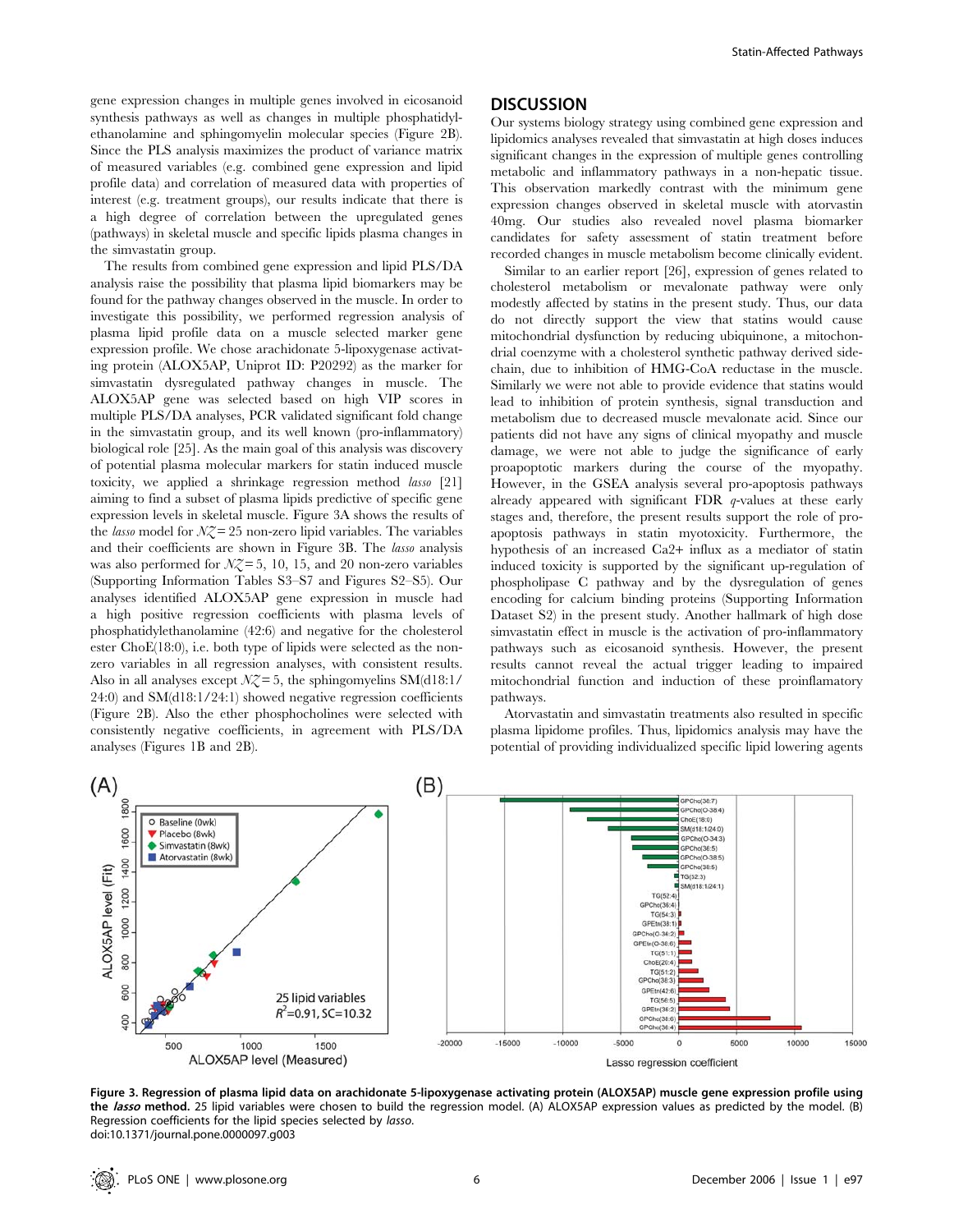suitable to individual patients after the significance of these novel lipid biomarkers is elucidated. The role of sphingolipids as independent predictors of coronary artery disease has been previously suggested [27]. However, our results demonstrate that plasma sphingomyelin changes in response to statin therapy varies for different sphingomyelin molecular species. This raises important questions about the biological significance of these molecular species.

We also identified ether phospholipids as another type of lipids differentially regulated by simvastatin. Interestingly plasmalogens, a most abundant sub-class of ether phospholipids, have been associated with protection against oxidative damage [28,29]. Their observed decrease (and negative correlation with the ALOX5AP expression) following simvastatin treatment may thus be functionally linked to increased oxidative stress and inflammation in muscle. Phosphatidylethanolamines were specifically dysregulated by simvastatin. The significance of this observation remains to be elucidated but it is interesting that a link between the Leukotriene B4 (a lipid synthesised via ALOX5AP) and the release of arachidonate from phosphatidylethanolamine in human neutrophils has been established [30]. All together these data indicate that in parallel with specific gene expression changes in skeletal muscle, treatment with simvastatin was also associated with parallel changes in plasma of lipidic proinflamatory markers.

One limitation of the present study is the relatively small sample size due to obvious limitations in the number of muscle specimens obtained from patients. However, the conclusions of the results are strengthened by the combined genomic and lipidomic analyses. Although it may considered a potential weakness of the study, we decided not include at this stage any patients with acute proven myopathy. The rational for this is that analysis of gene expression profiles in specimens obtained from patients during acute muscle events (unpublished results) revealed hundreds of different genes affected in the context of muscle damage, making it rather difficult to analyze the results as directly related to the statin treatment or establish their potential use as early markers of myopathy. Therefore our strategy of investigating individuals with welldefined statin-induced mitochondrial defects during a randomized trial allowed us to identify markers with potential diagnostic and prognostic value. In conclusion, the combined analyses of gene expression and lipidomics profiles in asymptomatic statin treated individuals revealed that: a) simvastatin 80 mg induces specific gene expression and lipid changes compared to equally efficient atorvastatin treatments and b) that our combined transcriptomic lipidomic analysis provides bona fide sensitive biomarkers of statin induced metabolic changes in muscle potentially useful to identify patients at risk early enough to prevent actual muscle damage. These biomarkers are now available for further validation in patients with proven statin-induced myopathy.

# SUPPORTING INFORMATION

Text S1 Lipidomics platform characteristics and quality control. Found at: doi:10.1371/journal.pone.0000097.s001 (0.05 MB DOC)

Text S2 Parameters for the GSEA analysis.

Found at: doi:10.1371/journal.pone.0000097.s002 (0.04 MB DOC)

Text S3 Plasma lipidomics PLS/DA model details, corresponding to the Figure 1 of the paper.

Found at: doi:10.1371/journal.pone.0000097.s003 (0.03 MB DOC)

Text S4 Combined plasma lipidomics and muscle gene expression PLS/DA model details, corresponding to the Figure 2 of the paper.

Found at: doi:10.1371/journal.pone.0000097.s004 (0.03 MB DOC)

Table S1 Characteristics of the patients selected for tissue gene expression analysis at baseline and at the end of the study.

Found at: doi:10.1371/journal.pone.0000097.s005 (0.03 MB DOC)

Table S2 The top loads from the lipidomics analysis, ranked by increasing first latent variable (differentiating between the placebo and statin-treated groups as shown in Figure 1). LV1 therefore describes the lipid changes common to both statins. Negative LV1 values correspond to upregulation in placebo group. As expected the most abundant triacylglycerol, cholesterol ester, and phospholipids species are downregulated following the statin treatment.

Found at: doi:10.1371/journal.pone.0000097.s006 (0.05 MB DOC)

Table S3 Lasso regression of plasma lipids on muscle ALOX5AP expression for NZ = 5 lipid variables. Lipid identifiers and their regression coefficients are listed.

Found at: doi:10.1371/journal.pone.0000097.s007 (0.04 MB DOC)

Table S4 Lasso regression of plasma lipids on muscle ALOX5AP expression for  $NZ = 10$  lipid variables. Lipid identifiers and their regression coefficients are listed.

Found at: doi:10.1371/journal.pone.0000097.s008 (0.04 MB DOC)

Table S5 Lasso regression of plasma lipids on muscle ALOX5AP expression for NZ = 15 lipid variables. Lipid identifiers and their regression coefficients are listed.

Found at: doi:10.1371/journal.pone.0000097.s009 (0.04 MB DOC)

Table S6 Lasso regression of plasma lipids on muscle ALOX5AP expression for NZ = 20 lipid variables. Lipid identifiers and their regression coefficients are listed.

Found at: doi:10.1371/journal.pone.0000097.s010 (0.04 MB DOC)

Table S7 Characteristics of the lasso regression (plasma lipids on muscle ALOX5AP expression) models for different number of non-zero regression coefficients.

Found at: doi:10.1371/journal.pone.0000097.s011 (0.04 MB DOC)

Table S8 Standard compounds used in lipidomics platform, their monoisotopic masses, the fragments used and average retention times.

Found at: doi:10.1371/journal.pone.0000097.s012 (0.06 MB DOC)

Table S9 Recovery data for three internal lipid standards. Found at: doi:10.1371/journal.pone.0000097.s013 (0.05 MB

Table S10 Repeatability of the UPLC/MS runs determined from 10 successive injections, as determined from the same liver extract.

Found at: doi:10.1371/journal.pone.0000097.s014 (0.05 MB DOC)

Table S11 Repeatability of the analysis including standard addition, extraction and UPLC/MS analysis.

DOC)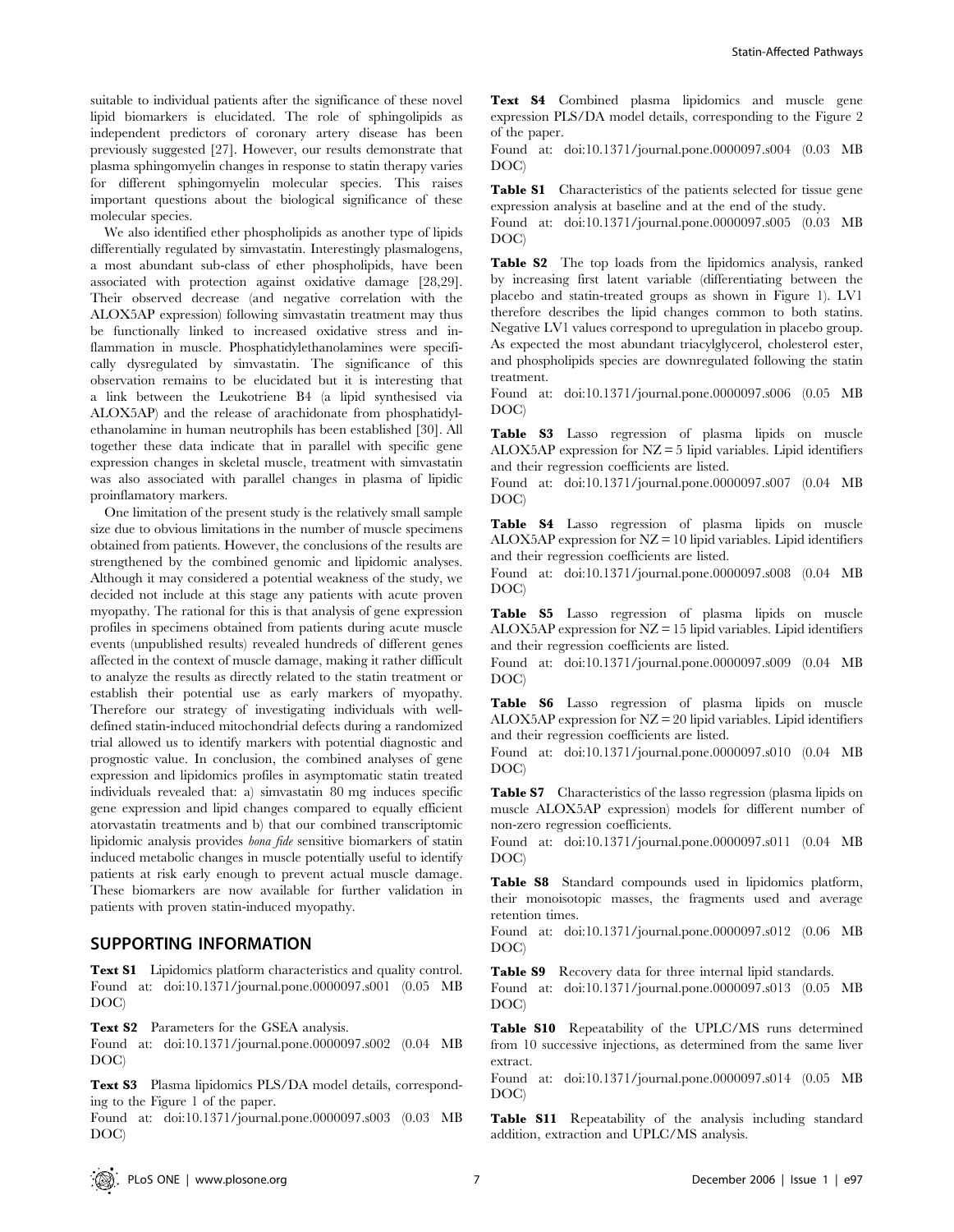Found at: doi:10.1371/journal.pone.0000097.s015 (0.05 MB DOC)

Figure S1 PLS/DA model for lipidomics analysis (corresponding to Figure 1). Root-Mean-Square Error of Cross-Validation (RMSECV) for three intervention groups. Four latent variables were chosen for the model.

Found at: doi:10.1371/journal.pone.0000097.s016 (0.07 MB TIF)

Figure S2 Lasso regression of plasma lipids on muscle ALOX5AP expression for NZ = 5 lipid variables. ALOX5AP expression values as predicted by the model.

Found at: doi:10.1371/journal.pone.0000097.s017 (0.05 MB TIF)

Figure S3 Lasso regression of plasma lipids on muscle ALOX5AP expression for NZ = 10 lipid variables. ALOX5AP expression values as predicted by the model.

Found at: doi:10.1371/journal.pone.0000097.s018 (0.05 MB TIF)

Figure S4 Lasso regression of plasma lipids on muscle ALOX5AP expression for NZ = 15 lipid variables. ALOX5AP expression values as predicted by the model.

Found at: doi:10.1371/journal.pone.0000097.s019 (0.05 MB TIF)

Figure S5 Lasso regression of plasma lipids on muscle ALOX5AP expression for NZ = 20 lipid variables. ALOX5AP expression values as predicted by the model.

Found at: doi:10.1371/journal.pone.0000097.s020 (0.05 MB TIF)

Figure S6 Total ion UPLC/MS chromatograms for different extractions of a control serum sample, with chloroform:methanol in ratios 1:9 - 2:1.

Found at: doi:10.1371/journal.pone.0000097.s021 (0.07 MB TIF)

Figure S7 Setup of lipidomics runs.

Found at: doi:10.1371/journal.pone.0000097.s022 (0.11 MB TIF)

Figure S8 Variability of retention time for lysophosphatidylcholine GPCho(16:0/0:0) over a period of 18 months as determined from different experiments across different tissues and analytical UPLC C18 columns.

Found at: doi:10.1371/journal.pone.0000097.s023 (0.07 MB TIF)

Figure S9 An example of typical UPLC/MS total ion chromatograms (TIC) from a serum lipid extract in ESI+ and ESI- mode.

Found at: doi:10.1371/journal.pone.0000097.s024 (0.06 MB TIF)

Figure S10 Two dimensional view of typical lipidomics spectra. Found at: doi:10.1371/journal.pone.0000097.s025 (0.28 MB TIF)

Figure S11 Quality control flow-chart for metabolomics data processing.

Found at: doi:10.1371/journal.pone.0000097.s026 (0.12 MB TIF)

Figure S12 Lipidomics data processing and identification workflow.

Found at: doi:10.1371/journal.pone.0000097.s027 (0.31 MB TIF)

Figure S13 Calibration curves for internal lipid standards (added to samples prior to extraction) as determined from human serum total lipid extracts. (A) Concentration range  $0.5$ -2.5  $\mu$ g/ml. (B) Concentration range10-250  $\mu$ g/ml. Lines drawn as guides.

Found at: doi:10.1371/journal.pone.0000097.s028 (0.09 MB TIF)

Figure S14 Calibration curves for labeled external lipid standards (added to samples after the extraction) as determined from human serum total lipid extracts. (A) Concentration range 0.5-2.5  $\mu$ g/ml. (B) Concentration range10-250  $\mu$ g/ml.

Found at: doi:10.1371/journal.pone.0000097.s029 (0.13 MB TIF)

Figure S15 MS/MS spectra of phosphatidylethanolamine GPEtn(17:0/17:0) in ESI+ and ESI-.

Found at: doi:10.1371/journal.pone.0000097.s030 (0.07 MB TIF)

Figure S16 (A) Mass spectra of selected cholesteryl esters in human serum. (B) The extracted ion chromatogram of cholesteryl esters (as detected at m/z 369) in serum LDL-fraction and in total serum.

Found at: doi:10.1371/journal.pone.0000097.s031 (0.11 MB TIF)

Figure S17 ESI+ MS and MS/MS spectra of ceramide Cer(d18:1/17:0).

Found at: doi:10.1371/journal.pone.0000097.s032 (0.09 MB TIF)

Figure S18 ESI+ MS and MS/MS spectrum of diacylglycerol DG(17:0/17:0).

Found at: doi:10.1371/journal.pone.0000097.s033 (0.06 MB TIF)

Figure S19 ESI+ MS/MS spectrum of triacylglycerol TG(17:0/ 17:0/17:0), with base peak m/z 903 and the m/z 603 peak corresponding to neutral loss of fatty acyl 17:0.

Found at: doi:10.1371/journal.pone.0000097.s034 (0.05 MB TIF)

Figure S20 (A) Mass spectra of lysophosphatidylcholine GPCho(17:0/0:0), two separate chromatographic peaks in serum lipid extracts (sn-2 and sn-1). (B) ESI+ MS/MS spectrum of GPCho(16:0/0:0), with the characteristic m/z 184 peak.

Found at: doi:10.1371/journal.pone.0000097.s035 (0.11 MB TIF)

Figure S21 (A) ESI+ MS and MSMS spectra of GPCho(16:0/ 18:0). (B) ESI- MS spectrum of GPCho(16:0/18:0).

Found at: doi:10.1371/journal.pone.0000097.s036 (0.10 MB TIF)

Figure S22 ESI+ MS/MS spectrum of the ethanolamine plasmalogen GPEtn(O-18:1(1Z)/20:4), with the characteristic m/ z 361 and m/z 392.

Found at: doi:10.1371/journal.pone.0000097.s037 (0.07 MB TIF)

Figure S23 (A) A mixture of ESI+ MS spectra from a sphingomyelin extract. (B) ESI+ MS/MS spectra of two sphingomyelin species.

Found at: doi:10.1371/journal.pone.0000097.s038 (0.11 MB TIF)

**Dataset S1** Clinical background data for the subjects included in the study.

Found at: doi:10.1371/journal.pone.0000097.s039 (0.02 MB XLS)

Dataset S2 Results of GSEA analysis.

Found at: doi:10.1371/journal.pone.0000097.s040 (0.26 MB XLS)

Dataset S3 Lipidomics data.

Found at: doi:10.1371/journal.pone.0000097.s041 (0.20 MB XLS)

## ACKNOWLEDGMENTS

We are indebted to the personnel of the out patient clinic and laboratory of the Tampere University hospital and department of Clinical Pharmacology, University of Helsinki for their valuable help during the study. We wish to thank also all the volunteers who participated in this study.

### Author Contributions

Conceived and designed the experiments: MO RL. Performed the experiments: TS HP JS. Analyzed the data: MO RL MK MS LS PJ. Contributed reagents/materials/analysis tools: MO TS HP DL JS Rv TL JS. Wrote the paper: MO RL MK MS.